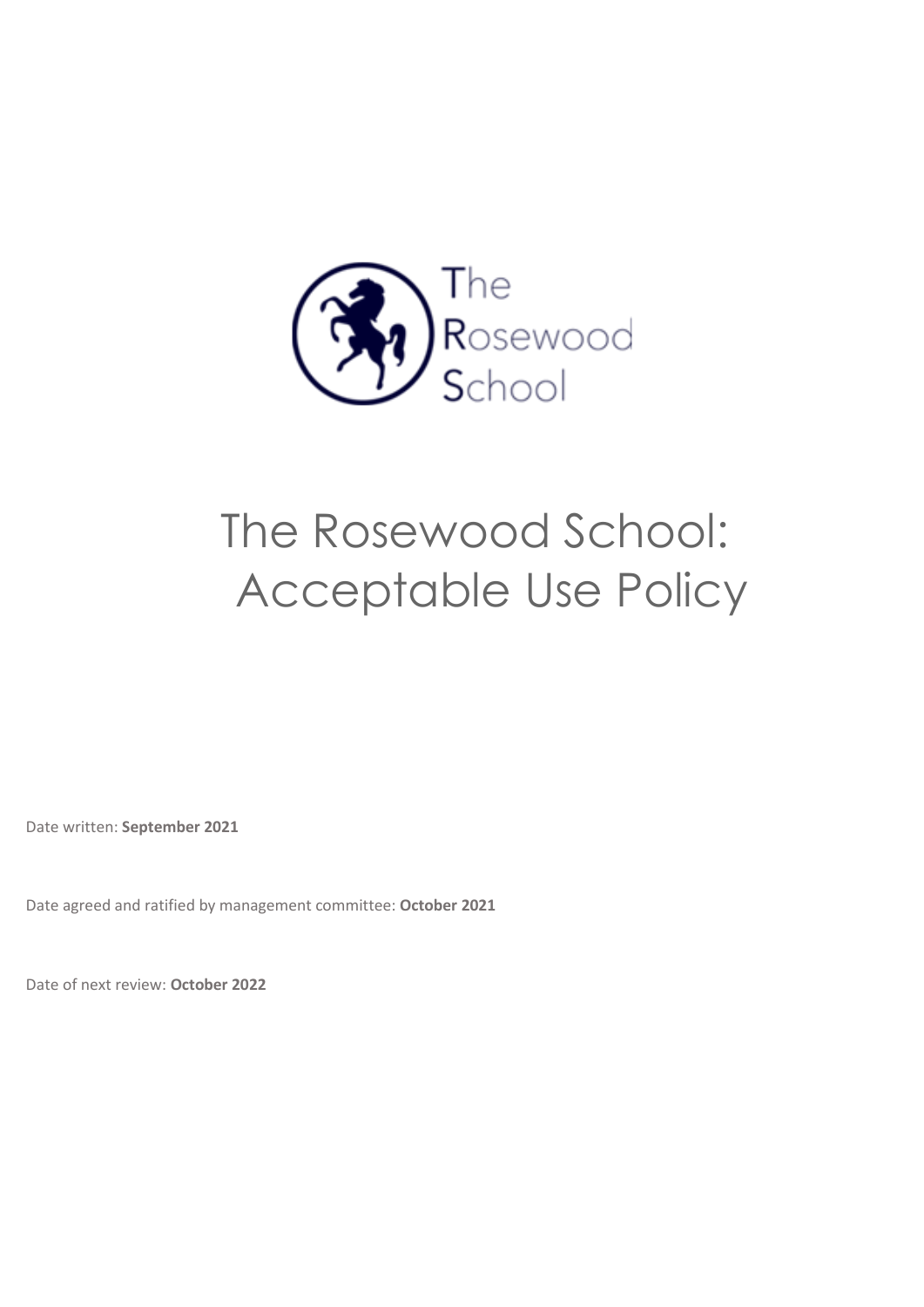**As a professional organisation with responsibility for safeguarding, it is important that staff take all possible and necessary measures to protect data and information systems from infection, unauthorised access, damage, loss, abuse and theft. All members of staff have a responsibility to use the school's computer system in a professional, lawful, and ethical manner. To ensure that members of staff are fully aware of their professional responsibilities when using technology, they are asked to read and sign this Acceptable Use Policy.** 

**This is not an exhaustive list; all members of staff are reminded that IT use should be consistent with the school ethos, school policies, national/local guidance and expectations, and the Law.** 

- 1. I understand that Information Systems and IT include networks, data and data storage, online and offline communication technologies and access devices. Examples include laptops, mobile phones, tablets, digital cameras, email and social media sites**.**
- 2. School owned information systems must be used appropriately. I understand that the Computer Misuse Act 1990 makes the following criminal offences: to gain unauthorised access to computer material; to gain unauthorised access to computer material with intent to commit or facilitate commission of further offences or to modify computer material without authorisation.
- 3. I understand that any hardware and software provided by my workplace for staff use can only be used by members of staff and only for educational use. To prevent unauthorised access to systems or personal data, I will not leave any information system unattended without first logging out or locking my login as appropriate. I will protect the devices in my care from unapproved access or theft.
- 4. I will respect system security and will not disclose any password or security information. I will use a simple phrase which is easy to remember (such as "The3Catswalkedquickly") as a password. I will not use the same passwords for different pieces of software. I understand that my passwords will change every 6 months.
- 5. I will ensure that any personal data of pupils, staff or parents/carers is kept in accordance with the Data Protection legislation (including GDPR).  $\circ$  This means that all personal data will be obtained and processed fairly and lawfully, only kept for specific purposes, held no longer than necessary and will be kept private and secure with appropriate security measures in place, whether used in the workplace, hosted online or accessed remotely.
	- o Any data being removed from the school site (such as via email or on memory sticks or CDs) will be suitably protected. This may include data being encrypted by a method approved by the school.
	- o Any images or videos of pupils will only be used as stated in the Data Protection Policy and will always reflect parental consent.
- 6. I will not keep documents which contain school-related sensitive or personal information, including images, files, videos and emails, on any personal devices, such as laptops, digital cameras, and mobile phones. Where possible, I will use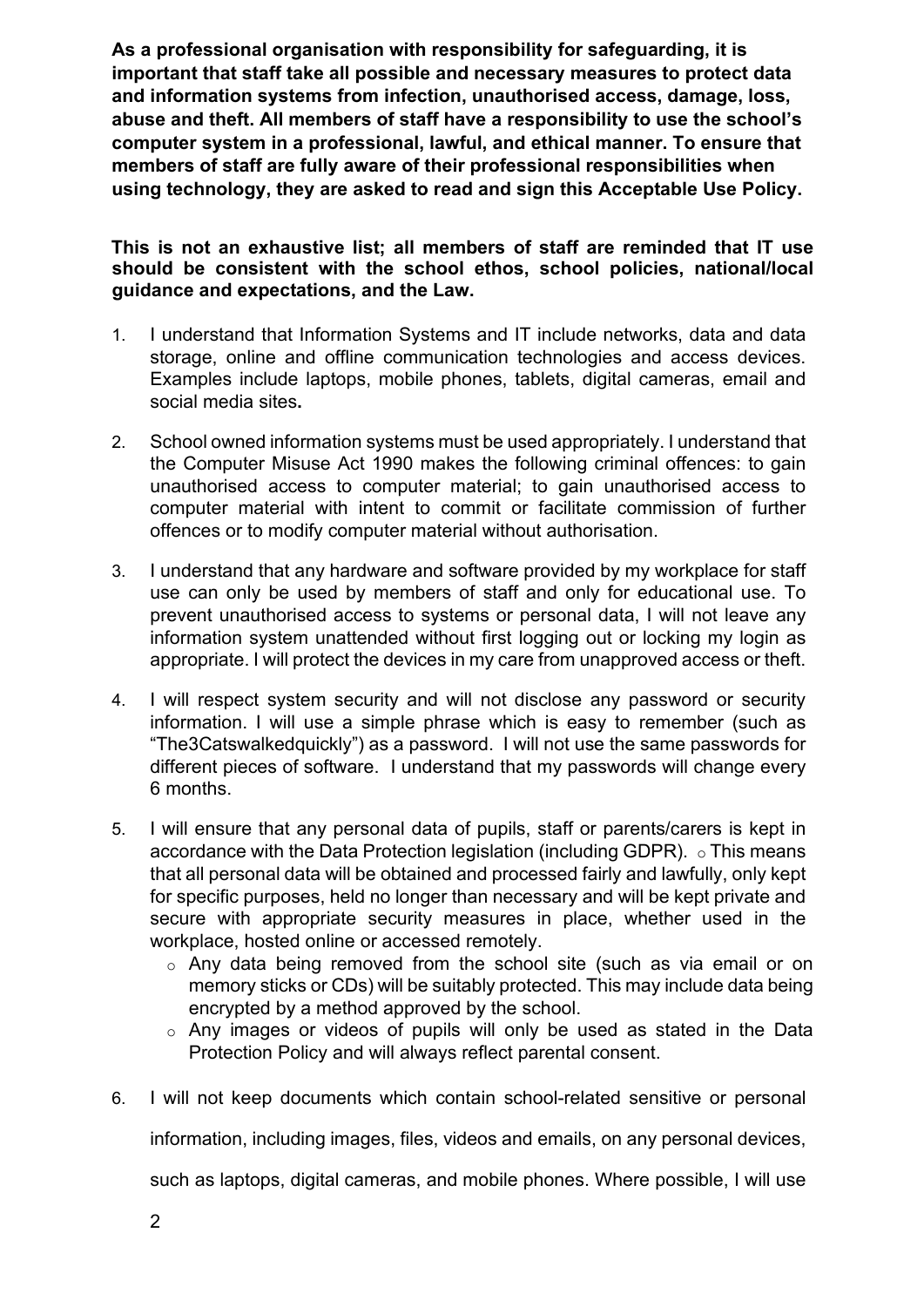the School's Google drive to upload any work documents and files to the Rosewood School's designated folders.

- 7. I will not store any personal information on the school computer system including any school laptop or similar device issued to members of staff that is unrelated to school activities, such as personal photographs, files or financial information.
- 8. I will respect copyright and intellectual property rights.
- 9. I have read and understood the school's online safety policy which covers the requirements for use of mobile phones and personal devices and safe ICT use, including using appropriate devices, safe use of social media websites and the supervision of learners within the classroom and other working spaces.
- 10. I will immediately report any illegal, inappropriate or harmful material or incidents I become aware of, to the Designated Safeguarding Lead.
- 11. I will not attempt to bypass any filtering and/or security systems put in place by the school. If I suspect a computer or system has been damaged or affected by a virus or other malware, or if I have lost any school related documents or files, I will report this to the ICT Support Provider/Team/lead, as soon as possible.
- 12. My electronic communications with current or past pupils, parents/carers and other professionals will take place within clear and explicit professional boundaries and will be transparent and open to scrutiny.
	- o All communication will take place via school approved communication channels, such as a school provided email address or telephone number, and not via my personal devices or communication channels, such as personal email, social networking or mobile phones. o Any pre-existing relationships or situations that may compromise this will be discussed with the Designated Safeguarding Lead and/or Headteacher.
- 13. I will ensure that my online reputation and use of IT and information systems are compatible with my professional role, whether using school or personal systems. This includes the use of email, text, social media, social networking, gaming and any other devices or websites. o I will take appropriate steps to protect myself online as outlined in the Online Safety Policy and will ensure that my use of IT and the internet will not undermine my professional role, interfere with my work duties and will be in accordance with the school code of conduct and the Law.
- 14. I will not create, transmit, display, publish or forward any material online that is likely to harass, cause offence, inconvenience or needless anxiety to any other person, or anything which could bring my professional role, the school, or the County Council, into disrepute.
- 15. I will promote online safety with the pupils in my care and will help them to develop a responsible attitude to safety online, system use and to the content they access or create.
- 16. If I have any queries or questions regarding safe and professional practice online either in school or off site, I will raise them with the Designated Safeguarding Lead and/or the Headteacher.